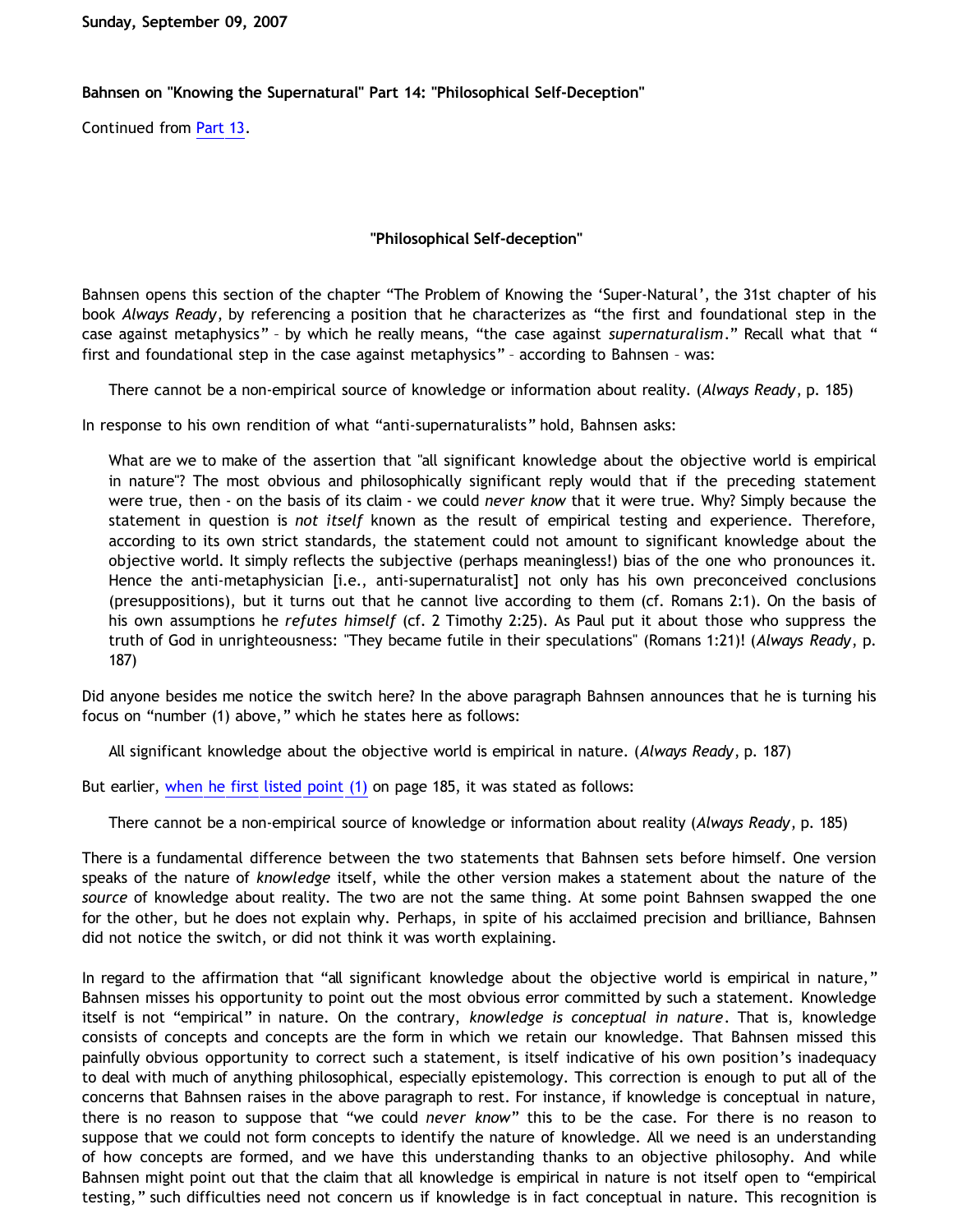itself conceptual, thus qualifying as knowledge on its own terms. Furthermore, if the concepts which informs one's knowledge of the world were formed according to the objective theory of concepts (a theory which we will not find in the bible), then we need not worry that such knowledge "simply reflects the subjective (perhaps meaningless!) bias of the one who pronounces it." If they are formed according to an objective process, one which is fully consistent with the primacy of existence, then the conceptual products of our methodology have an objective, rather than subjective, basis. Meanwhile, by identifying the nature of knowledge as conceptual rather than empirical, the non-believer can confidently plead innocent to Bahnsen's charge that the anti-supernaturalist cannot live according to his own worldview's premises. For by understanding and acknowledging that knowledge is conceptual in nature, the non-believer nowhere "refutes himself," nor is there any need to suppose that such recognition commits thinkers to "become futile in their speculations." The bible' s canned platitudes and denunciations thus resound in the hollow vacuum of its own anti-conceptual wasteland.

Now in regard to the affirmation that "there cannot be a non-empirical *source* of knowledge or information about reality," this is an altogether different claim, for it speaks about the nature of the *source* of knowledge rather than the nature of *knowledge* as such. Unfortunately Bahnsen nowhere addresses it. His comments aimed at discrediting the idea that the nature of *knowledge* is empirical do nothing to refute the position that the nature of the *source* of knowledge is empirical in nature. Indeed, there is no incompatibility between the position that the nature of knowledge itself is *conceptual* on the one hand, and on the other the position that the *source* of knowledge is in fact ultimately empirical in nature.

Concepts need content to inform them. Where do we get that content? To what do our concepts refer? What do our concepts denote? How do we form our concepts? We do not know how Bahnsen's worldview might answer such questions, for the source of Bahnsen's worldview is the bible, and the bible does not provide a theory of concepts. Indeed, the bible is totally silent on the issue of what concepts are, how the mind forms them and how they can represent things in reality.

But an objective worldview which is not constrained to conforming its understanding of reality to ancient storybooks, does not promote such intellectual disability. In fact, an objective worldview which provides a working theory of concepts has the power of opening an individual's mind both to itself and to the universe in which he lives, giving the understanding he needs to maximize his mind's abilities and efficacy in his life. An objective theory of concepts recognizes why man needs concepts (for they bring the universe of things and facts into the range of human consciousness) and how they are formed (by a process of abstraction). It also identifies the source from which the content of our concepts ultimately comes, namely empirical experience.

We need inputs from reality to inform our concepts with content that is relevant to reality. Otherwise, if what informs our concepts does not come from reality, on what basis would we say that those concepts have anything to do with our living in reality? How could we say that any statement we make is true if the conceptual constituents of our affirmations do not ultimately refer to things in reality? Perception supplies us with the inputs we need to inform and integrate the concepts we need to identify and live in reality. If Bahnsen does not like this idea, he needs to identify and argue for an alternative to perception as the mode of awareness by which we acquire the inputs we need to give our concepts the content they need to qualify as knowledge of reality. As we have seen throughout his chapter, however, Bahnsen does not identify any alternatives to perception as means of awareness of things that exist. And when he claims that supernatural things do exist, he presents no method by which we can confidently distinguish the things he calls "supernatural" from what he may merely be imagining. Consequently, he gives us no reason to suppose that his god-belief is anything other than an elaborate fantasy.

An objection to the effect that the view that the *source* of knowledge is empirical would cripple our ability to arrive at universal truths about things in nature, would of course be a non sequitur. If concepts are understood as open-ended classes which are formed on the basis of the limited input provided by sense perception, then there is no reason to suppose that man's mind cannot arrive at universal truths by beginning with an empirical source. The nature of the product is not – and need not be – the same as its source, because the units given in perception undergo a process of abstraction, which consists essentially of four steps: isolation, integration, measurement-omission and definition. Universality is a property of concepts; it is nothing more than the open-endedness of a concept's scope of reference vis-à-vis the units subsumed by it.

We form the concept 'ball' on the basis of just a few (two or more) units which we perceive in our firsthand experience, but the concept 'ball' includes *all* balls which exist now, which have existed in the past and which will exist in the future. This all-inclusive capacity of concepts is made possible by the third step in the process of forming them, namely measurement-omission. This is the step which acknowledges that specific units